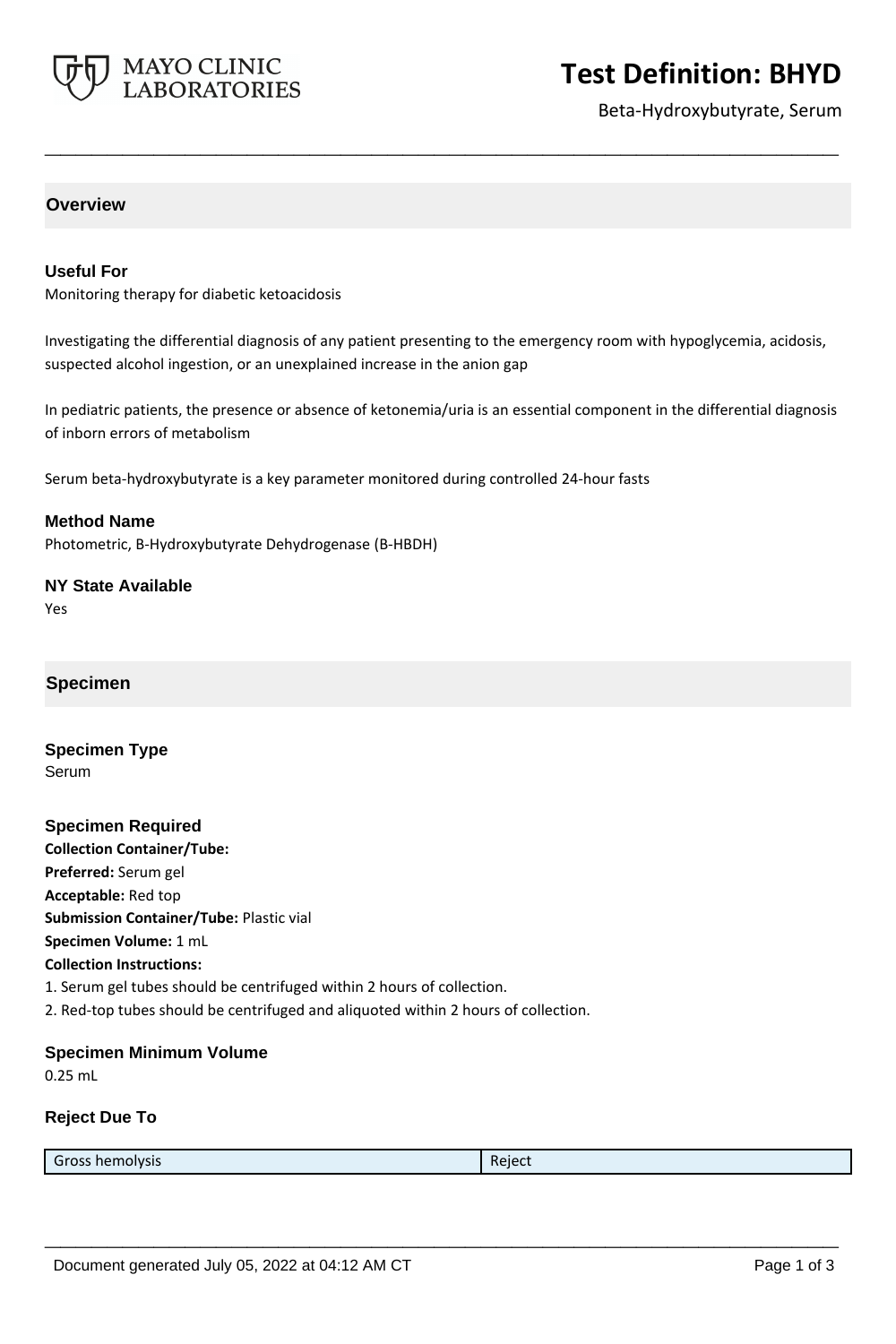

### **Specimen Stability Information**

| <b>Specimen Type</b> | <b>Temperature</b> | <b>Time</b> | <b>Special Container</b> |
|----------------------|--------------------|-------------|--------------------------|
| Serum                | Frozen (preferred) | 7 days      |                          |
|                      | Refrigerated       | $7$ days    |                          |

**\_\_\_\_\_\_\_\_\_\_\_\_\_\_\_\_\_\_\_\_\_\_\_\_\_\_\_\_\_\_\_\_\_\_\_\_\_\_\_\_\_\_\_\_\_\_\_\_\_\_\_**

# **Clinical & Interpretive**

### **Clinical Information**

Beta-hydroxybutyrate (BHB) is 1 of 3 sources of ketone bodies. Its relative proportion in the blood (78%) is greater than the other 2 ketone bodies, acetoacetate (20%) and acetone (2%). During carbohydrate deprivation (starvation, digestive disturbances, frequent vomiting), decreased carbohydrate utilization (diabetes mellitus), glycogen storage diseases, and alkalosis, acetoacetate production increases. The increase may exceed the metabolic capacity of the peripheral tissues. As acetoacetate accumulates in the blood, a small amount is converted to acetone by spontaneous decarboxylation. The remaining and greater portion of acetoacetate is converted to BHB.

#### **Reference Values**

<0.4 mmol/L

#### **Interpretation**

The beta-hydroxybutyrate (BHB)/acetoacetate ratio is typically between 3:1 and 7:1 in severe ketotic states.

Serum BHB increases in response to fasting, but should not exceed 0.4 mmol/L following an overnight fast (up to 12 hours).

In pediatric patients, a hypo- or hyper-ketotic state (with or without hypoglycemia) may suggest specific groups of metabolic disorders.

### **Cautions**

Twenty four-hour fasting tests should not be performed in patients <2 years of age.

Dipstick serum ketone determination using nitroprusside reagent is often used to estimate ketone body status, but that method has inherent problems. The dipstick does not measure beta-hydroxybutyrate, the most abundant of the physiological ketone bodies; the nitroprusside reagent only reacts with acetoacetate and acetone.

### **Clinical Reference**

1. Tietz Textbook of Clinical Chemistry. Edited by CA Burtis, ER Ashwood. Philadelphia, WB Saunders Co. 1999 2. Vassault A, Bonnefont JP, Specola N, et al: Lactate, pyruvate, and ketone bodies. In Techniques in Diagnostic Human Biochemical Genetics - A Laboratory Manual. Edited by F Hommes. New York, Wiley-Liss, 1991

3. Bonnefont JP, Specola NB, Vassault A, et al: The fasting test in paediatrics: application to the diagnosis of pathological hypo- and hyperketotic states. Eur J Pediatr 1990;150:80-85

**\_\_\_\_\_\_\_\_\_\_\_\_\_\_\_\_\_\_\_\_\_\_\_\_\_\_\_\_\_\_\_\_\_\_\_\_\_\_\_\_\_\_\_\_\_\_\_\_\_\_\_**

### **Performance**